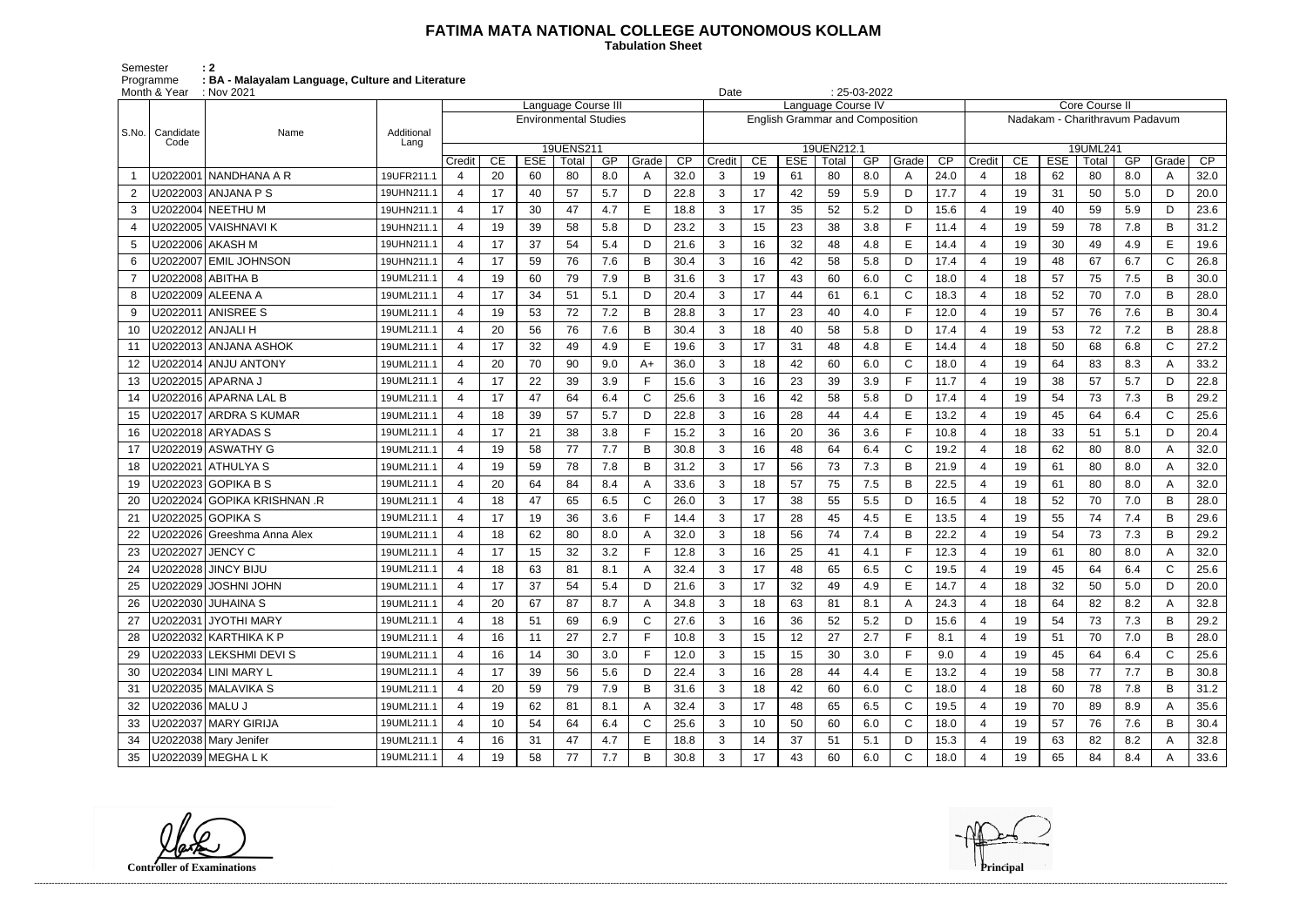|           |                   |                                |                    | Language Course III   |    |            |                              |     |       | Language Course IV |                                        |    |            |            |     |              | Core Course II |                         |                                |            |          |     |              |      |  |
|-----------|-------------------|--------------------------------|--------------------|-----------------------|----|------------|------------------------------|-----|-------|--------------------|----------------------------------------|----|------------|------------|-----|--------------|----------------|-------------------------|--------------------------------|------------|----------|-----|--------------|------|--|
|           |                   |                                |                    |                       |    |            | <b>Environmental Studies</b> |     |       |                    | <b>English Grammar and Composition</b> |    |            |            |     |              |                |                         | Nadakam - Charithravum Padavum |            |          |     |              |      |  |
| l S.No. l | Candidate<br>Code | Name                           | Additional<br>Lang |                       |    |            |                              |     |       |                    |                                        |    |            |            |     |              |                |                         |                                |            |          |     |              |      |  |
|           |                   |                                |                    |                       |    |            | 19UENS211                    |     |       |                    |                                        |    |            | 19UEN212.1 |     |              |                |                         |                                |            | 19UML241 |     |              |      |  |
|           |                   |                                |                    | Credit                | CE | <b>ESE</b> | Total                        | GP  | Grade | CP                 | Credit                                 | CE | <b>ESE</b> | Total      | GP  | Grade        | CP             | Credit                  | CE                             | <b>ESE</b> | Total    | GP  | Grade        | CP   |  |
| 36        |                   | U2022040 MEGHAPRABHA D         | 19UML211.1         | $\overline{4}$        | 17 | 52         | 69                           | 6.9 | C     | 27.6               | 3                                      | 16 | 42         | 58         | 5.8 | D            | 17.4           | $\overline{4}$          | 18                             | 37         | 55       | 5.5 | D            | 22.0 |  |
| 37        |                   | U2022041 NAJIMA SHARIN N       | 19UML211.1         | $\overline{4}$        | 17 | 53         | 70                           | 7.0 | B     | 28.0               | 3                                      | 16 | 52         | 68         | 6.8 | $\mathsf C$  | 20.4           | $\overline{4}$          | 19                             | 61         | 80       | 8.0 | A            | 32.0 |  |
| 38        |                   | U2022042   NAVYA MANOHAR       | 19UML211.1         | $\overline{4}$        | 17 | 47         | 64                           | 6.4 |       | 25.6               | 3                                      | 18 | 51         | 69         | 6.9 | $\mathsf{C}$ | 20.7           | $\overline{4}$          | 19                             | 47         | 66       | 6.6 | $\mathsf{C}$ | 26.4 |  |
| 39        |                   | U2022043 PRAJEESHA A           | 19UML211.1         | $\overline{4}$        | 17 | 17         | 34                           | 3.4 | Е     | 13.6               | 3                                      | 17 | 20         | 37         | 3.7 | $\mathsf{F}$ | 11.1           | $\overline{4}$          | 18                             | 53         | 71       | 7.1 | B            | 28.4 |  |
| 40        |                   | U2022045 RAVATHY B             | 19UML211.1         | 4                     | 10 | 19         | 29                           | 2.9 |       | 11.6               | 3                                      | 10 | 24         | 34         | 3.4 | E            | 10.2           | $\boldsymbol{\Delta}$   | 19                             | 17         | 36       | 3.6 | F.           | 14.4 |  |
| 41        |                   | U2022046 SANITA S              | 19UML211.1         | 4                     | 16 | 30         | 46                           | 4.6 | E     | 18.4               | 3                                      | 15 | 34         | 49         | 4.9 | E            | 14.7           | $\overline{4}$          | 18                             | 32         | 50       | 5.0 | D            | 20.0 |  |
| 42        |                   | U2022047   SETHULEKSHMI S      | 19UML211.1         | $\overline{A}$        | 16 | Ab         | 16                           | 1.6 |       | 6.4                | 3                                      | 16 | 17         | 33         | 3.3 | E            | 9.9            | $\boldsymbol{\Delta}$   | 19                             | 30         | 49       | 4.9 | E.           | 19.6 |  |
| 43        |                   | U2022048 SHERIN. B             | 19UML211.1         | 4                     | 20 | 58         | 78                           | 7.8 | B     | 31.2               | 3                                      | 18 | 55         | 73         | 7.3 | B            | 21.9           | $\overline{4}$          | 19                             | 49         | 68       | 6.8 | $\mathsf C$  | 27.2 |  |
| 44        |                   | U2022049 SHIBINA S             | 19UML211.1         | 4                     | 18 | 58         | 76                           | 7.6 | B     | 30.4               | 3                                      | 18 | 28         | 46         | 4.6 | E            | 13.8           | $\overline{4}$          | 19                             | 61         | 80       | 8.0 | A            | 32.0 |  |
| 45        |                   | U2022050 SNEHA ANILKUMAR       | 19UML211.1         | $\overline{4}$        | 18 | 63         | 81                           | 8.1 |       | 32.4               | 3                                      | 17 | 41         | 58         | 5.8 | D            | 17.4           | $\overline{4}$          | 19                             | 57         | 76       | 7.6 | B            | 30.4 |  |
| 46        | U2022051 AJIL S   |                                | 19UML211.1         | 4                     | 16 | 12         | 28                           | 2.8 |       | 11.2               | 3                                      | 17 | 10         | 27         | 2.7 | $\mathsf{F}$ | 8.1            | $\overline{4}$          | 19                             | 37         | 56       | 5.6 | D            | 22.4 |  |
| 47        |                   | U2022052 ANOOP RICHANS         | 19UML211.1         | $\boldsymbol{\Delta}$ | 15 | 9          | 24                           | 2.4 |       | 9.6                | 3                                      | 14 | 10         | 24         | 2.4 | E            | 7.2            |                         | 19                             | 55         | 74       | 7.4 | B            | 29.6 |  |
| 48        |                   | U2022053 EMMANUEL LAZAR PRINCE | 19UML211.1         | $\boldsymbol{\Delta}$ | 17 | 54         | 71                           | 7.1 | B     | 28.4               | 3                                      | 17 | 41         | 58         | 5.8 | D            | 17.4           | $\overline{4}$          | 19                             | 60         | 79       | 7.9 | B            | 31.6 |  |
| 49        |                   | U2022054 EMMANUEL SHARON M     | 19UML211.1         | 4                     | 18 | 63         | 81                           | 8.1 |       | 32.4               | 3                                      | 18 | 53         | 71         | 7.1 | B            | 21.3           | $\overline{4}$          | 19                             | 55         | 74       | 7.4 | B            | 29.6 |  |
| 50        |                   | U2022056 JIVIN NEPOLEON        | 19UML211.1         | 4                     | 16 | 33         | 49                           | 4.9 | E     | 19.6               | 3                                      | 14 | 22         | 36         | 3.6 | $\mathsf{F}$ | 10.8           | $\overline{4}$          | 19                             | 19         | 38       | 3.8 | F.           | 15.2 |  |
| 51        |                   | U2022058 John Britto.V         | 19UML211.1         | $\overline{4}$        | 16 | 42         | 58                           | 5.8 | D     | 23.2               | 3                                      | 14 | 28         | 42         | 4.2 | E            | 12.6           | $\overline{4}$          | 19                             | 53         | 72       | 7.2 | B            | 28.8 |  |
| 52        |                   | U2022059   JOSEPH SIJIN JOHN   | 19UML211.1         | 4                     | 17 | 23         | 40                           | 4.0 |       | 16.0               | 3                                      | 16 | 32         | 48         | 4.8 | E            | 14.4           | $\boldsymbol{\Delta}$   | 19                             | 50         | 69       | 6.9 | $\mathsf{C}$ | 27.6 |  |
| 53        |                   | U2022060 KIRAN CLEMENT         | 19UML211.1         | $\mathbf 4$           | 16 | 18         | 34                           | 3.4 | Е     | 13.6               | 3                                      | 14 | 28         | 42         | 4.2 | E            | 12.6           | $\overline{4}$          | 19                             | 43         | 62       | 6.2 | $\mathsf{C}$ | 24.8 |  |
| 54        | U2022061 LIBIN A  |                                | 19UML211.1         | 4                     | 17 | 32         | 49                           | 4.9 | E     | 19.6               | 3                                      | 14 | 21         | 35         | 3.5 | F            | 10.5           | $\boldsymbol{\Delta}$   | 18                             | 30         | 48       | 4.8 | E            | 19.2 |  |
| 55        | U2022063 Nishin S |                                | 19UML211.1         | 4                     | 16 | 22         | 38                           | 3.8 |       | 15.2               | 3                                      | 14 | 28         | 42         | 4.2 | $\mathsf E$  | 12.6           | $\overline{4}$          | 19                             | 59         | 78       | 7.8 | B            | 31.2 |  |
| 56        |                   | U2022064 RADHU KRISHNAN R      | 19UML211.1         | 4                     | 16 | 5          | 21                           | 2.1 | Е     | 8.4                | 3                                      | 15 | 8          | 23         | 2.3 | $\mathsf{F}$ | 6.9            | $\overline{\mathbf{4}}$ | 19                             | 33         | 52       | 5.2 | D            | 20.8 |  |
| 57        |                   | U2022065 ROSH RAJ              | 19UML211.1         | $\overline{4}$        | 17 | 36         | 53                           | 5.3 | D     | 21.2               | 3                                      | 15 | 37         | 52         | 5.2 | D            | 15.6           | $\overline{4}$          | 19                             | 40         | 59       | 5.9 | D            | 23.6 |  |
| 58        |                   | U2022066   SARATH S            | 19UML211.1         | $\overline{4}$        | 17 | 11         | 28                           | 2.8 | Е     | 11.2               | 3                                      | 14 | 20         | 34         | 3.4 | $\mathsf{F}$ | 10.2           | $\overline{4}$          | 18                             | 50         | 68       | 6.8 | $\mathsf{C}$ | 27.2 |  |
| 59        |                   | U2022067 STANLI YESUDASAN      | 19UML211.1         | Δ                     | 17 | 14         | 31                           | 3.1 |       | 12.4               | 3                                      | 14 | 14         | 28         | 2.8 | F            | 8.4            | $\boldsymbol{\Delta}$   | 18                             | 32         | 50       | 5.0 | D.           | 20.0 |  |
| 60        |                   | U2022068 UNNIKUTTAN P          | 19UML211.1         | 4                     | 19 | 32         | 51                           | 5.1 | D     | 20.4               | 3                                      | 15 | 18         | 33         | 3.3 | E            | 9.9            | $\boldsymbol{\Delta}$   | 18                             | 32         | 50       | 5.0 | D.           | 20.0 |  |

**Controller of Examinations Principal**

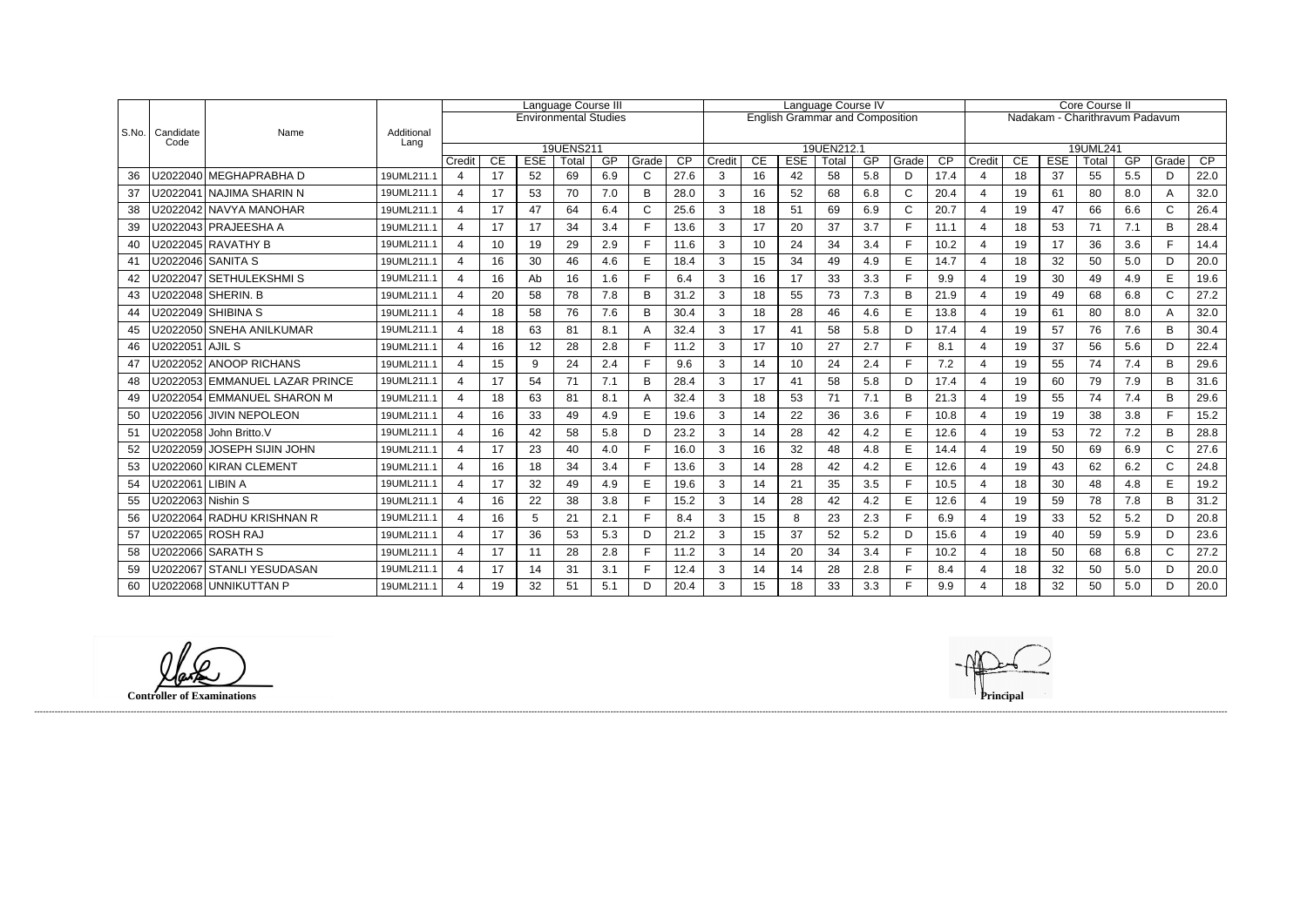|                |                   |                                                 |                    | <b>Complementary Course III</b> |               |                  |                           |           |              |                          | <b>Complementary Course IV</b> |    |                  |             |           |              |      |  |
|----------------|-------------------|-------------------------------------------------|--------------------|---------------------------------|---------------|------------------|---------------------------|-----------|--------------|--------------------------|--------------------------------|----|------------------|-------------|-----------|--------------|------|--|
|                |                   |                                                 |                    |                                 |               |                  | Keralasamskaram Bhagam II |           |              | <b>Prose and Grammar</b> |                                |    |                  |             |           |              |      |  |
| S.No.          | Candidate<br>Code | Name                                            | Additional<br>Lang |                                 |               |                  |                           |           |              |                          |                                |    |                  |             |           |              |      |  |
|                |                   |                                                 |                    |                                 |               |                  | 19UML231                  |           |              |                          |                                | CE |                  | 19USK231    |           |              | CP   |  |
|                |                   | U2022001 NANDHANA A R                           | 19UFR211.1         | Credit<br>3                     | CE<br>20      | <b>ESE</b><br>67 | Total<br>87               | GP<br>8.7 | Grade<br>Α   | CP<br>26.1               | Credit<br>3                    | 20 | <b>ESE</b><br>68 | Total<br>88 | GP<br>8.8 | Grade<br>A   | 26.4 |  |
| 2              |                   | U2022003 ANJANA P S                             | 19UHN211.1         | 3                               | 19            | 39               | 58                        | 5.8       | D            | 17.4                     | 3                              | 20 | 36               | 56          | 5.6       | D            | 16.8 |  |
| 3              |                   | U2022004 NEETHU M                               | 19UHN211.1         | 3                               | 19            | 24               | 43                        | 4.3       | E            | 12.9                     | 3                              | 19 | 28               | 47          | 4.7       | E            | 14.1 |  |
| $\overline{4}$ |                   | U2022005 VAISHNAVIK                             | 19UHN211.1         | 3                               | 18            | 46               | 64                        | 6.4       | $\mathsf{C}$ | 19.2                     | 3                              | 19 | 38               | 57          | 5.7       | D            | 17.1 |  |
| 5              |                   | U2022006 AKASH M                                | 19UHN211.1         | 3                               | 19            | 29               | 48                        | 4.8       | E            | 14.4                     | 3                              | 18 | 18               | 36          | 3.6       | F            | 10.8 |  |
| 6              |                   | U2022007 EMIL JOHNSON                           | 19UHN211.1         | 3                               | 19            | 46               | 65                        | 6.5       | $\mathsf{C}$ | 19.5                     | 3                              | 19 | 29               | 48          | 4.8       | E            | 14.4 |  |
| $\overline{7}$ |                   | U2022008 ABITHA B                               | 19UML211.1         | 3                               | 19            | 43               | 62                        | 6.2       | $\mathsf{C}$ | 18.6                     | 3                              | 19 | 45               | 64          | 6.4       | $\mathsf{C}$ | 19.2 |  |
| 8              |                   | U2022009 ALEENA A                               | 19UML211.1         | 3                               | 18            | 28               | 46                        | 4.6       | E            | 13.8                     | 3                              | 19 | 28               | 47          | 4.7       | E            | 14.1 |  |
| 9              |                   | U2022011 ANISREE S                              | 19UML211.1         | 3                               | 19            | 50               | 69                        | 6.9       | C            | 20.7                     | 3                              | 19 | 48               | 67          | 6.7       | $\mathsf{C}$ | 20.1 |  |
| 10             | U2022012 ANJALI H |                                                 | 19UML211.1         | 3                               | 18            | 50               | 68                        | 6.8       | $\mathsf{C}$ | 20.4                     | 3                              | 20 | 49               | 69          | 6.9       | $\mathsf{C}$ | 20.7 |  |
|                |                   | U2022013 ANJANA ASHOK                           | 19UML211.1         | 3                               | 19            | 40               | 59                        | 5.9       | D            | 17.7                     | 3                              | 20 | 41               | 61          | 6.1       | C            | 18.3 |  |
| 11<br>12       |                   | U2022014 ANJU ANTONY                            | 19UML211.1         | 3                               | 19            | 60               | 79                        | 7.9       | B            | 23.7                     | 3                              | 20 | 54               | 74          | 7.4       | B            | 22.2 |  |
|                |                   | U2022015 APARNA J                               | 19UML211.1         | 3                               | 19            | 29               | 48                        | 4.8       | E            | 14.4                     | 3                              | 19 | 28               | 47          | 4.7       | E            | 14.1 |  |
| 13             |                   |                                                 |                    |                                 |               | 44               |                           |           | $\mathsf C$  |                          |                                |    |                  |             |           |              |      |  |
| 14             |                   | U2022016 APARNA LAL B<br>U2022017 ARDRA S KUMAR | 19UML211.1         | 3                               | 19            |                  | 63                        | 6.3       | F            | 18.9                     | 3                              | 19 | 40               | 59          | 5.9       | D<br>F       | 17.7 |  |
| 15             |                   |                                                 | 19UML211.1         | 3                               | 19            | 20               | 39                        | 3.9       |              | 11.7                     | 3                              | 18 | 21               | 39          | 3.9       |              | 11.7 |  |
| 16             |                   | U2022018 ARYADAS S                              | 19UML211.1         | 3                               | 18            | 50               | 68                        | 6.8       | $\mathsf{C}$ | 20.4                     | 3                              | 18 | 34               | 52          | 5.2       | D            | 15.6 |  |
| 17             |                   | U2022019 ASWATHY G                              | 19UML211.1         | 3                               | 18            | 58               | 76                        | 7.6       | B            | 22.8                     | 3                              | 20 | 68               | 88          | 8.8       | A            | 26.4 |  |
| 18             |                   | U2022021 ATHULYA S                              | 19UML211.1         | 3                               | 20            | 55               | 75                        | 7.5       | B            | 22.5                     | 3                              | 20 | 71               | 91          | 9.1       | $A+$         | 27.3 |  |
| 19             |                   | U2022023 GOPIKA B S                             | 19UML211.1         | 3                               | 20            | 47               | 67                        | 6.7       | $\mathsf{C}$ | 20.1                     | 3                              | 20 | 47               | 67          | 6.7       | $\mathsf{C}$ | 20.1 |  |
| 20             |                   | U2022024 GOPIKA KRISHNAN.R                      | 19UML211.1         | 3                               | 19            | 42               | 61                        | 6.1       | $\mathsf{C}$ | 18.3                     | 3                              | 18 | 39               | 57          | 5.7       | D            | 17.1 |  |
| 21             |                   | U2022025 GOPIKA S                               | 19UML211.1         | 3                               | 19            | 53               | 72                        | 7.2       | B            | 21.6                     | 3                              | 20 | 39               | 59          | 5.9       | D            | 17.7 |  |
| 22             |                   | U2022026 Greeshma Anna Alex                     | 19UML211.1         | 3                               | 20            | 58               | 78                        | 7.8       | B            | 23.4                     | 3                              | 20 | 62               | 82          | 8.2       | A            | 24.6 |  |
| 23             | U2022027 JENCY C  |                                                 | 19UML211.1         | 3                               | 19            | 60               | 79                        | 7.9       | B            | 23.7                     | 3                              | 18 | 64               | 82          | 8.2       | Α            | 24.6 |  |
| 24             |                   | U2022028 JINCY BIJU                             | 19UML211.1         | 3                               | 19            | 50               | 69                        | 6.9       | $\mathsf C$  | 20.7                     | 3                              | 18 | 33               | 51          | 5.1       | D            | 15.3 |  |
| 25             |                   | U2022029 JOSHNI JOHN                            | 19UML211.1         | $\mathcal{R}$                   | 19<br>$\cdot$ | 18               | 37                        | $3.7\,$   | F            | 11.1                     | 3                              | 18 | $36\,$           | 54          | $5.4\,$   | D            | 16.2 |  |
| 26             |                   | U2022030 JUHAINA S                              | 19UML211.1         | 3                               | 20            | 57               | 77                        | 7.7       | B            | 23.1                     | 3                              | 20 | 75               | 95          | 9.5       | $A+$         | 28.5 |  |
| 27             |                   | U2022031 JYOTHI MARY                            | 19UML211.1         | 3                               | 19            | 40               | 59                        | 5.9       | D            | 17.7                     | 3                              | 20 | 31               | 51          | 5.1       | D            | 15.3 |  |
| 28             |                   | U2022032 KARTHIKA K P                           | 19UML211.1         | 3                               | 18            | 42               | 60                        | 6.0       | C            | 18.0                     | 3                              | 18 | 28               | 46          | 4.6       | E            | 13.8 |  |
| 29             |                   | U2022033 LEKSHMI DEVI S                         | 19UML211.1         | 3                               | 19            | 50               | 69                        | 6.9       | $\mathsf C$  | 20.7                     | 3                              | 20 | 29               | 49          | 4.9       | E            | 14.7 |  |
| 30             |                   | U2022034 LINI MARY L                            | 19UML211.1         | 3                               | 19            | 60               | 79                        | 7.9       | B            | 23.7                     | 3                              | 20 | 28               | 48          | 4.8       | E            | 14.4 |  |
| 31             |                   | U2022035 MALAVIKA S                             | 19UML211.1         | 3                               | 18            | 52               | 70                        | 7.0       | B            | 21.0                     | 3                              | 20 | 55               | 75          | 7.5       | B            | 22.5 |  |
| 32             | U2022036 MALU J   |                                                 | 19UML211.1         | 3                               | 20            | 61               | 81                        | 8.1       | A            | 24.3                     | 3                              | 18 | 68               | 86          | 8.6       | Α            | 25.8 |  |
| 33             |                   | U2022037 MARY GIRIJA                            | 19UML211.1         | 3                               | 18            | 46               | 64                        | 6.4       | $\mathsf{C}$ | 19.2                     | 3                              | 19 | 28               | 47          | 4.7       | E            | 14.1 |  |
| 34             |                   | U2022038 Mary Jenifer                           | 19UML211.1         | 3                               | 19            | 47               | 66                        | 6.6       | ${\bf C}$    | 19.8                     | 3                              | 20 | 28               | 48          | 4.8       | E            | 14.4 |  |
| 35             |                   | U2022039 MEGHA L K                              | 19UML211.1         | 3                               | 18            | 58               | 76                        | 7.6       | В            | 22.8                     | 3                              | 19 | 52               | 71          | 7.1       | В            | 21.3 |  |

**Controller of Examinations**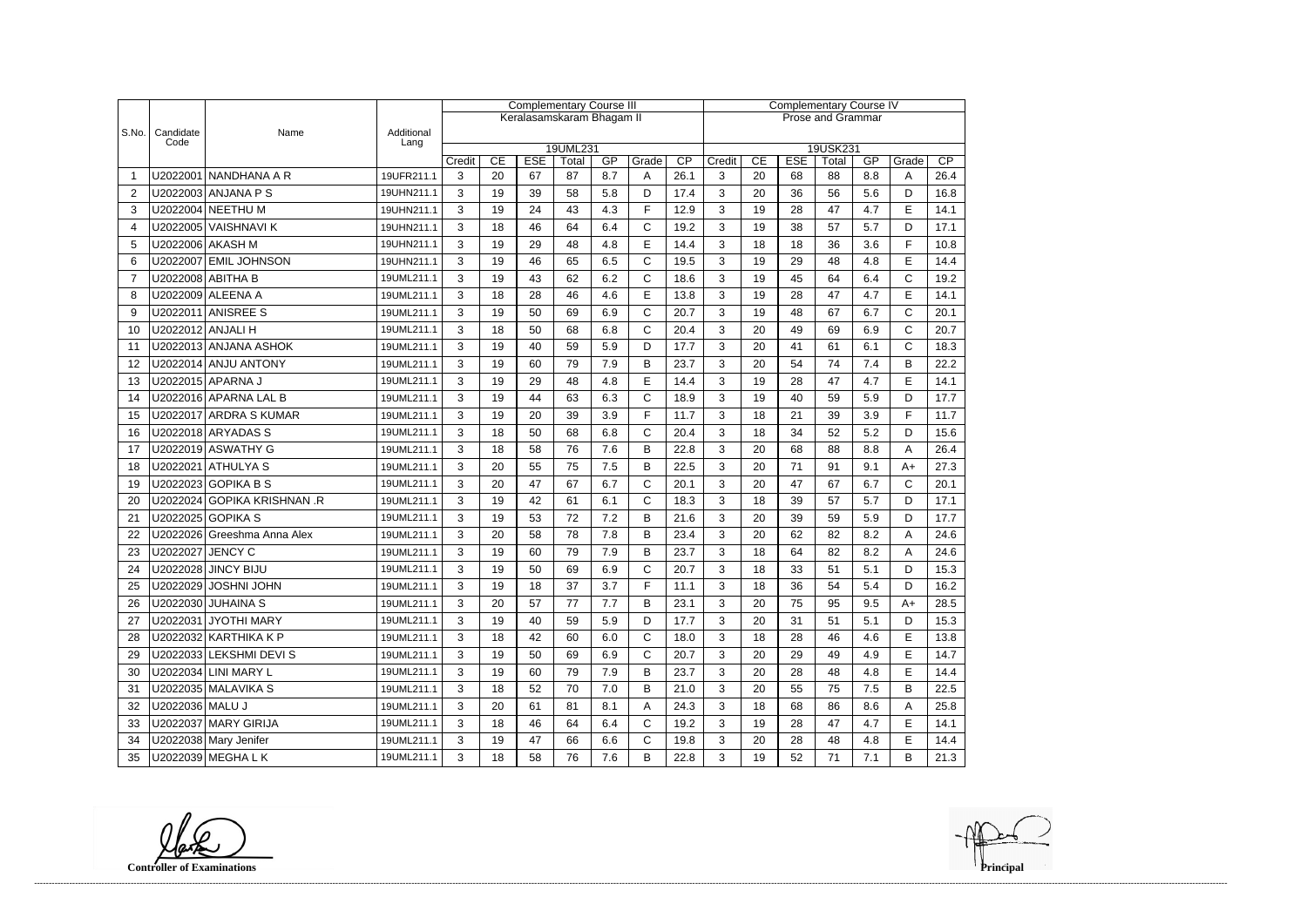|       |                   |                                |                    |              |    |            | <b>Complementary Course III</b> |           |             | <b>Complementary Course IV</b> |                          |          |                |          |     |              |                 |  |
|-------|-------------------|--------------------------------|--------------------|--------------|----|------------|---------------------------------|-----------|-------------|--------------------------------|--------------------------|----------|----------------|----------|-----|--------------|-----------------|--|
|       |                   |                                |                    |              |    |            | Keralasamskaram Bhagam II       |           |             |                                | <b>Prose and Grammar</b> |          |                |          |     |              |                 |  |
| S.No. | Candidate<br>Code | Name                           | Additional<br>Lang |              |    |            |                                 |           |             |                                |                          |          |                |          |     |              |                 |  |
|       |                   |                                |                    |              |    |            | 19UML231                        |           |             |                                |                          |          |                | 19USK231 |     |              |                 |  |
|       |                   | U2022040 MEGHAPRABHA D         |                    | Credit       | CE | <b>ESE</b> | Total                           | GP<br>5.3 | Grade       | $\overline{CP}$                | Credit                   | CE<br>20 | <b>ESE</b>     | Total    | GP  | Grade<br>F   | $\overline{CP}$ |  |
| 36    |                   |                                | 19UML211.1         | 3            | 19 | 34         | 53                              |           | D           | 15.9                           | 3                        |          | 21             | 41       | 4.1 |              | 12.3            |  |
| 37    | U2022041          | NAJIMA SHARIN N                | 19UML211.1         | 3            | 18 | 39         | 57                              | 5.7       | D           | 17.1                           | 3                        | 19       | 43             | 62       | 6.2 | C            | 18.6            |  |
| 38    |                   | U2022042 NAVYA MANOHAR         | 19UML211.1         | 3            | 19 | 34         | 53                              | 5.3       | D           | 15.9                           | 3                        | 18       | 39             | 57       | 5.7 | D            | 17.1            |  |
| 39    |                   | U2022043 PRAJEESHA A           | 19UML211.1         | 3            | 19 | 50         | 69                              | 6.9       | C           | 20.7                           | 3                        | 19       | 29             | 48       | 4.8 | E            | 14.4            |  |
| 40    |                   | U2022045 RAVATHY B             | 19UML211.1         | 3            | 19 | 31         | 50                              | 5.0       | D           | 15.0                           | 3                        | 18       | $\overline{2}$ | 20       | 2.0 | F            | 6.0             |  |
| 41    |                   | U2022046 SANITA S              | 19UML211.1         | 3            | 19 | 36         | 55                              | 5.5       | D           | 16.5                           | 3                        | 18       | $\mathbf{1}$   | 19       | 1.9 | F.           | 5.7             |  |
| 42    |                   | U2022047 SETHULEKSHMIS         | 19UML211.1         | 3            | 19 | 24         | 43                              | 4.3       | F           | 12.9                           | 3                        | 18       | 29             | 47       | 4.7 | E            | 14.1            |  |
| 43    |                   | U2022048 SHERIN. B             | 19UML211.1         | 3            | 19 | 47         | 66                              | 6.6       | $\mathsf C$ | 19.8                           | 3                        | 19       | 34             | 53       | 5.3 | D            | 15.9            |  |
| 44    | U2022049          | <b>SHIBINA S</b>               | 19UML211.1         | 3            | 19 | 50         | 69                              | 6.9       | C           | 20.7                           | 3                        | 19       | 46             | 65       | 6.5 | $\mathsf{C}$ | 19.5            |  |
| 45    |                   | U2022050 SNEHA ANILKUMAR       | 19UML211.1         | 3            | 19 | 56         | 75                              | 7.5       | B           | 22.5                           | 3                        | 19       | 56             | 75       | 7.5 | B            | 22.5            |  |
| 46    | U2022051 AJIL S   |                                | 19UML211.1         | 3            | 19 | 28         | 47                              | 4.7       | E           | 14.1                           | 3                        | 19       | 20             | 39       | 3.9 | F.           | 11.7            |  |
| 47    |                   | U2022052 ANOOP RICHANS         | 19UML211.1         | 3            | 19 | 22         | 41                              | 4.1       | F           | 12.3                           | 3                        | 17       | 23             | 40       | 4.0 | F            | 12.0            |  |
| 48    |                   | U2022053 EMMANUEL LAZAR PRINCE | 19UML211.1         | 3            | 19 | 46         | 65                              | 6.5       | C           | 19.5                           | 3                        | 18       | 32             | 50       | 5.0 | D            | 15.0            |  |
| 49    |                   | U2022054 EMMANUEL SHARON M     | 19UML211.1         | 3            | 19 | 51         | 70                              | 7.0       | B           | 21.0                           | 3                        | 17       | 46             | 63       | 6.3 | $\mathsf C$  | 18.9            |  |
| 50    | U2022056          | <b>JIVIN NEPOLEON</b>          | 19UML211.1         | $\mathbf{3}$ | 19 | 28         | 47                              | 4.7       | E           | 14.1                           | $\mathbf{3}$             | 16       | 3              | 19       | 1.9 | F            | 5.7             |  |
| 51    | U2022058          | John Britto.V                  | 19UML211.1         | 3            | 19 | 36         | 55                              | 5.5       | D           | 16.5                           | 3                        | 16       | 28             | 44       | 4.4 | E            | 13.2            |  |
| 52    | U2022059          | <b>JOSEPH SIJIN JOHN</b>       | 19UML211.1         | 3            | 19 | 34         | 53                              | 5.3       | D           | 15.9                           | 3                        | 19       | 30             | 49       | 4.9 | E            | 14.7            |  |
| 53    |                   | U2022060 KIRAN CLEMENT         | 19UML211.1         | 3            | 18 | 33         | 51                              | 5.1       | D           | 15.3                           | 3                        | 16       | 4              | 20       | 2.0 | F.           | 6.0             |  |
| 54    | U2022061 LIBIN A  |                                | 19UML211.1         | 3            | 18 | 28         | 46                              | 4.6       | E           | 13.8                           | 3                        | 16       | 28             | 44       | 4.4 | E            | 13.2            |  |
| 55    | U2022063 Nishin S |                                | 19UML211.1         | 3            | 20 | 36         | 56                              | 5.6       | D           | 16.8                           | 3                        | 19       | 28             | 47       | 4.7 | E            | 14.1            |  |
| 56    |                   | U2022064 RADHU KRISHNAN R      | 19UML211.1         | 3            | 19 | 24         | 43                              | 4.3       | F           | 12.9                           | 3                        | 18       | 28             | 46       | 4.6 | E            | 13.8            |  |
| 57    |                   | U2022065 ROSH RAJ              | 19UML211.1         | 3            | 19 | 50         | 69                              | 6.9       | C           | 20.7                           | 3                        | 17       | 38             | 55       | 5.5 | D            | 16.5            |  |
| 58    |                   | U2022066 SARATH S              | 19UML211.1         | 3            | 18 | 23         | 41                              | 4.1       | F.          | 12.3                           | 3                        | 16       | 28             | 44       | 4.4 | E            | 13.2            |  |
| 59    |                   | U2022067 STANLI YESUDASAN      | 19UML211.1         | 3            | 19 | 31         | 50                              | 5.0       | D           | 15.0                           | 3                        | 16       | $\overline{7}$ | 23       | 2.3 | F            | 6.9             |  |
| 60    |                   | U2022068 UNNIKUTTAN P          | 19UML211.1         | 3            | 18 | 24         | 42                              | 4.2       | F           | 12.6                           | 3                        | 17       | 23             | 40       | 4.0 | E            | 12.0            |  |

**Controller of Examinations Principal**

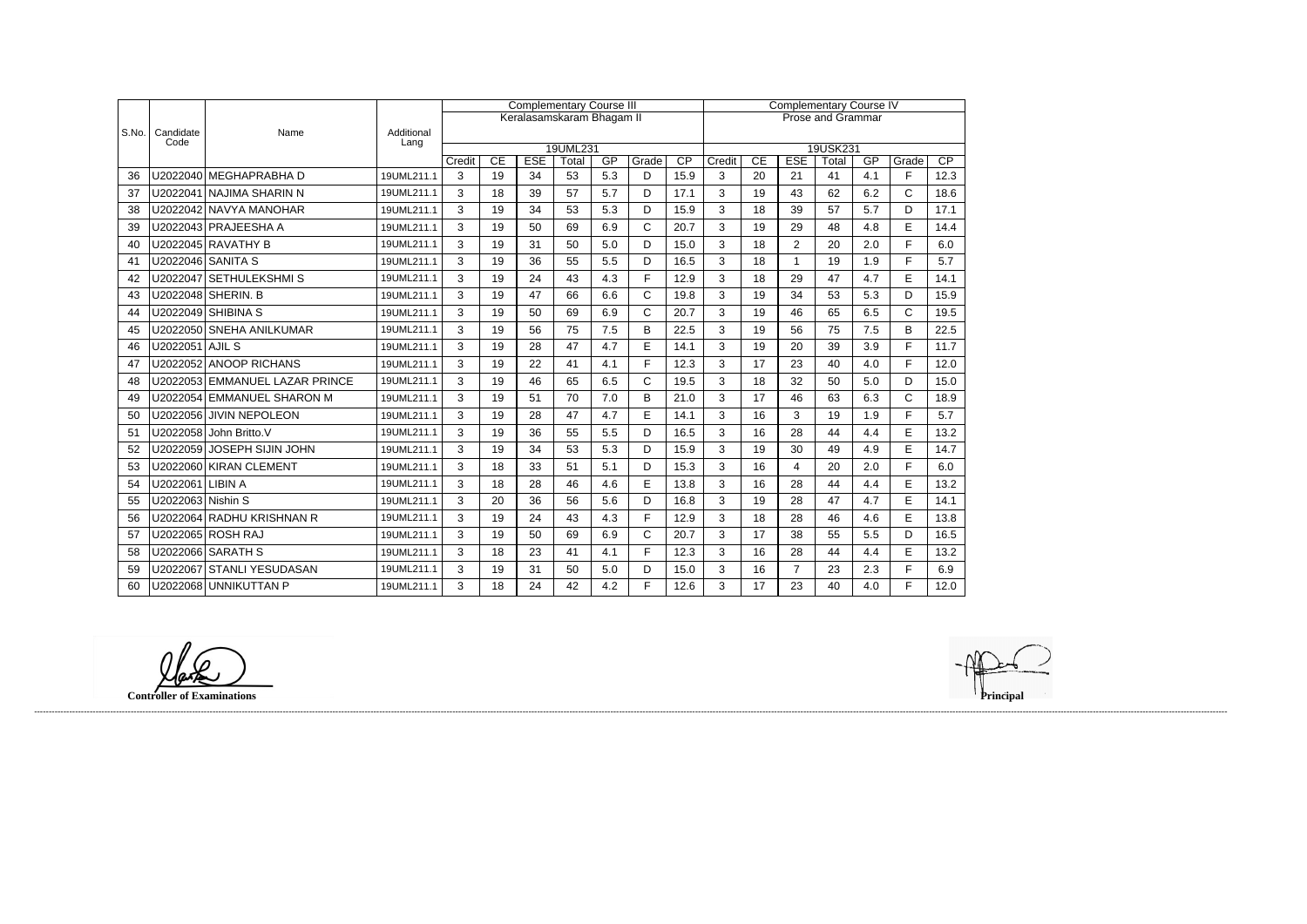|                |                   |                             |                    | Language Course V |    |            |       |     |       |                 |                          |                |              |               |  |
|----------------|-------------------|-----------------------------|--------------------|-------------------|----|------------|-------|-----|-------|-----------------|--------------------------|----------------|--------------|---------------|--|
|                |                   |                             |                    |                   |    |            |       |     |       |                 |                          |                |              |               |  |
| S.No.          | Candidate<br>Code | Name                        | Additional<br>Lang |                   |    |            |       |     |       |                 | Total                    | <b>SCPA</b>    | Grade        | Result        |  |
|                |                   |                             |                    | Credit            | CE | <b>ESE</b> | Total | GP  | Grade | $\overline{CP}$ |                          |                |              |               |  |
| -1             | U2022001          | NANDHANA A R                | 19UFR211.1         | 3                 | 19 | 76         | 95    | 9.5 | $A+$  | 28.5            | 169.0                    | 8.45           | A            | PASSED        |  |
| $\overline{2}$ |                   | U2022003 ANJANA P S         | 19UHN211.1         | 3                 | 17 | 42         | 59    | 5.9 | D     | 17.7            | 112.4                    | 5.62           | D            | <b>PASSED</b> |  |
| 3              |                   | U2022004 NEETHU M           | 19UHN211.1         | 3                 | 16 | 41         | 57    | 5.7 | D     | 17.1            | $\overline{\phantom{a}}$ | ÷,             | F            | <b>FAILED</b> |  |
| 4              |                   | U2022005 VAISHNAVI K        | 19UHN211.1         | 3                 | 17 | 52         | 69    | 6.9 | C     | 20.7            |                          |                | F            | <b>FAILED</b> |  |
| 5              |                   | U2022006 AKASH M            | 19UHN211.1         | 3                 | 17 | 37         | 54    | 5.4 | D     | 16.2            | $\blacksquare$           | $\sim$         | F            | <b>FAILED</b> |  |
| 6              | U2022007          | <b>EMIL JOHNSON</b>         | 19UHN211.1         | 3                 | 12 | 61         | 73    | 7.3 | B     | 21.9            | 130.4                    | 6.52           | $\mathsf{C}$ | PASSED        |  |
| $\overline{7}$ |                   | U2022008 ABITHA B           | 19UML211.1         | 3                 | 19 | 56         | 75    | 7.5 | B     | 22.5            | 139.9                    | 7.00           | B            | <b>PASSED</b> |  |
| 8              |                   | U2022009 ALEENA A           | 19UML211.1         | 3                 | 19 | 50         | 69    | 6.9 | C     | 20.7            | 115.3                    | 5.77           | D            | <b>PASSED</b> |  |
| 9              |                   | U2022011 ANISREE S          | 19UML211.1         | 3                 | 19 | 68         | 87    | 8.7 | Α     | 26.1            |                          |                | F            | <b>FAILED</b> |  |
| 10             | U2022012 ANJALI H |                             | 19UML211.1         | 3                 | 19 | 64         | 83    | 8.3 | Α     | 24.9            | 142.6                    | 7.13           | B            | PASSED        |  |
| 11             |                   | U2022013 ANJANA ASHOK       | 19UML211.1         | 3                 | 19 | 58         | 77    | 7.7 | B     | 23.1            | 120.3                    | 6.02           | C            | PASSED        |  |
| 12             |                   | U2022014 ANJU ANTONY        | 19UML211.1         | 3                 | 19 | 69         | 88    | 8.8 | Α     | 26.4            | 159.5                    | 7.98           | B            | <b>PASSED</b> |  |
| 13             |                   | U2022015 APARNA J           | 19UML211.1         | 3                 | 19 | 61         | 80    | 8.0 | Α     | 24.0            | $\blacksquare$           |                | F            | <b>FAILED</b> |  |
| 14             |                   | U2022016 APARNA LAL B       | 19UML211.1         | 3                 | 19 | 57         | 76    | 7.6 | B     | 22.8            | 131.6                    | 6.58           | $\mathsf{C}$ | PASSED        |  |
| 15             |                   | U2022017 ARDRA S KUMAR      | 19UML211.1         | 3                 | 19 | 50         | 69    | 6.9 | C     | 20.7            | $\blacksquare$           | $\blacksquare$ | F            | <b>FAILED</b> |  |
| 16             |                   | U2022018 ARYADAS S          | 19UML211.1         | 3                 | 19 | 50         | 69    | 6.9 | C     | 20.7            |                          |                | F            | <b>FAILED</b> |  |
| 17             |                   | U2022019 ASWATHY G          | 19UML211.1         | 3                 | 19 | 66         | 85    | 8.5 | A     | 25.5            | 156.7                    | 7.84           | B            | <b>PASSED</b> |  |
| 18             | U2022021          | <b>ATHULYAS</b>             | 19UML211.1         | 3                 | 19 | 72         | 91    | 9.1 | $A+$  | 27.3            | 162.2                    | 8.11           | A            | <b>PASSED</b> |  |
| 19             |                   | U2022023 GOPIKA B S         | 19UML211.1         | 3                 | 19 | 62         | 81    | 8.1 | Α     | 24.3            | 152.6                    | 7.63           | B            | PASSED        |  |
| 20             |                   | U2022024 GOPIKA KRISHNAN.R  | 19UML211.1         | 3                 | 19 | 67         | 86    | 8.6 | Α     | 25.8            | 131.7                    | 6.59           | $\mathsf{C}$ | PASSED        |  |
| 21             |                   | U2022025 GOPIKA S           | 19UML211.1         | 3                 | 19 | 66         | 85    | 8.5 | Α     | 25.5            |                          |                | F            | <b>FAILED</b> |  |
| 22             |                   | U2022026 Greeshma Anna Alex | 19UML211.1         | 3                 | 19 | 70         | 89    | 8.9 | Α     | 26.7            | 158.1                    | 7.91           | B            | <b>PASSED</b> |  |
| 23             | U2022027          | <b>JENCY C</b>              | 19UML211.1         | 3                 | 19 | 68         | 87    | 8.7 | Α     | 26.1            | ÷,                       |                | F            | <b>FAILED</b> |  |
| 24             |                   | U2022028 JINCY BIJU         | 19UML211.1         | 3                 | 19 | 66         | 85    | 8.5 | Α     | 25.5            | 139.0                    | 6.95           | $\mathsf C$  | PASSED        |  |
| 25             |                   | U2022029 JOSHNI JOHN        | 19UML211.1         | 3                 | 19 | 61         | 80    | 8.0 | A     | 24.0            | $\sim$ 100 $\mu$         |                | F            | FAILED        |  |
| 26             |                   | U2022030 JUHAINA S          | 19UML211.1         | 3                 | 19 | 69         | 88    | 8.8 | A     | 26.4            | 169.9                    | 8.50           | Α            | <b>PASSED</b> |  |
| 27             |                   | U2022031 JYOTHI MARY        | 19UML211.1         | 3                 | 19 | 55         | 74    | 7.4 | B     | 22.2            | 127.6                    | 6.38           | C            | PASSED        |  |
| 28             |                   | U2022032   KARTHIKA K P     | 19UML211.1         | 3                 | 19 | 57         | 76    | 7.6 | В     | 22.8            | $\sim$                   | $\blacksquare$ | F            | <b>FAILED</b> |  |
| 29             |                   | U2022033 LEKSHMI DEVI S     | 19UML211.1         | 3                 | 19 | 64         | 83    | 8.3 | A     | 24.9            | $\sim$                   | $\blacksquare$ | F            | <b>FAILED</b> |  |
| 30             |                   | U2022034 LINI MARY L        | 19UML211.1         | 3                 | 19 | 63         | 82    | 8.2 | A     | 24.6            | 129.1                    | 6.46           | C            | PASSED        |  |
| 31             |                   | U2022035 MALAVIKA S         | 19UML211.1         | 3                 | 19 | 66         | 85    | 8.5 | A     | 25.5            | 149.8                    | 7.49           | B            | <b>PASSED</b> |  |
| 32             | U2022036 MALU J   |                             | 19UML211.1         | 3                 | 19 | 69         | 88    | 8.8 | Α     | 26.4            | 164.0                    | 8.20           | A            | <b>PASSED</b> |  |
| 33             |                   | U2022037 MARY GIRIJA        | 19UML211.1         | 3                 | 19 | 60         | 79    | 7.9 | B     | 23.7            | 131.0                    | 6.55           | C            | PASSED        |  |
| 34             |                   | U2022038 Mary Jenifer       | 19UML211.1         | 3                 | 19 | 68         | 87    | 8.7 | A     | 26.1            | 127.2                    | 6.36           | $\mathsf{C}$ | <b>PASSED</b> |  |
|                |                   | 35   U2022039   MEGHA L K   | 19UML211.1         | $\mathbf{3}$      | 19 | 68         | 87    | 8.7 | A     | 26.1            | 152.6                    | 7.63           | B            | <b>PASSED</b> |  |

**Controller of Examinations**